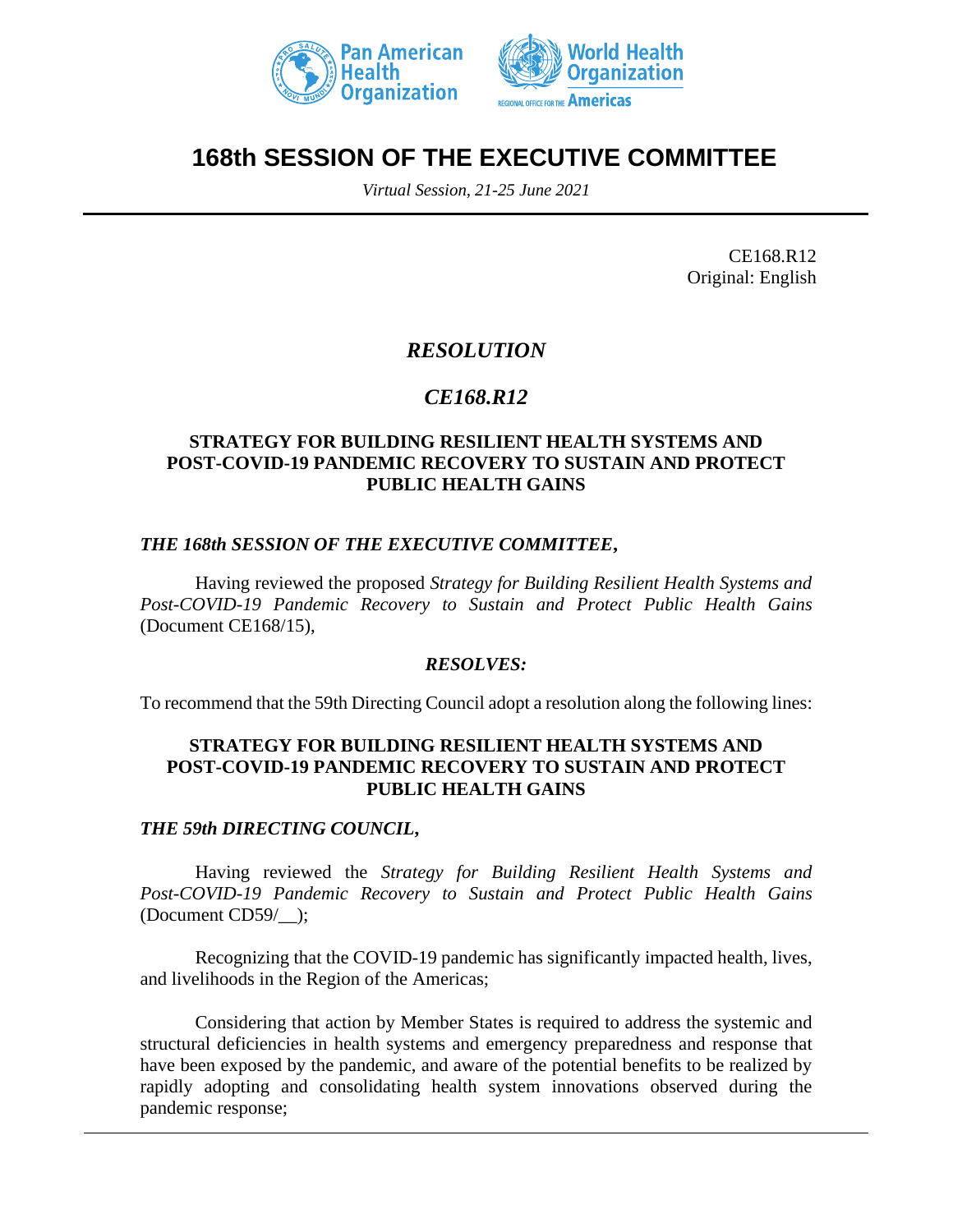Noting the urgency to invest and build resilience in health systems that fully address the social, environmental, and economic determinants of health as a means to protect, promote, and sustain health, advance social and economic development, and accelerate the recuperation of lost public health gains,

## *RESOLVES:*

1. To approve the *Strategy for Building Resilient Health Systems and Post-COVID-19 Pandemic Recovery to Sustain and Protect Public Health Gains*  (Document CD59/\_\_).

2. To urge Member States, taking into account their contexts, needs, vulnerabilities, and priorities, to:

- a) strengthen leadership, governance, and stewardship to implement the strategic lines of action of the Strategy for Building Resilient Health Systems;
- b) advance in transforming health systems based on the primary health care approach, inclusive social participation, and a whole-of-government and whole-of-society approach, with intersectoral action to address the social, environmental, and economic determinants of health;
- c) measure the institutional capacities of health authorities to perform essential public health functions and develop sectoral and intersectoral action plans to strengthen these functions, integrated into the country policy and budget cycle;
- d) build and expand the capacities of health service delivery networks to improve access and overcome fragmentation, including capacities for management and coordination of the networks, planning and management of human resources, digital transformation and strengthening of information systems for health, availability and management of critical supplies, medicines, and other health technologies and infrastructure, community engagement, and the development of adaptable response plans;
- e) increase and sustain public investments in health to support the transformation and strengthening of health systems toward the achievement of universal health, paying due attention to the development of capacities for implementation of the essential public health functions, including compliance with the International Health Regulations; and prioritize investments in the first level of care to support the delivery of comprehensive health services (both individual and population-based).
- 3. To request the Director to:
- a) provide technical cooperation to Member States to strengthen capacities that contribute to the implementation of the Strategy for Building Resilient Health Systems;